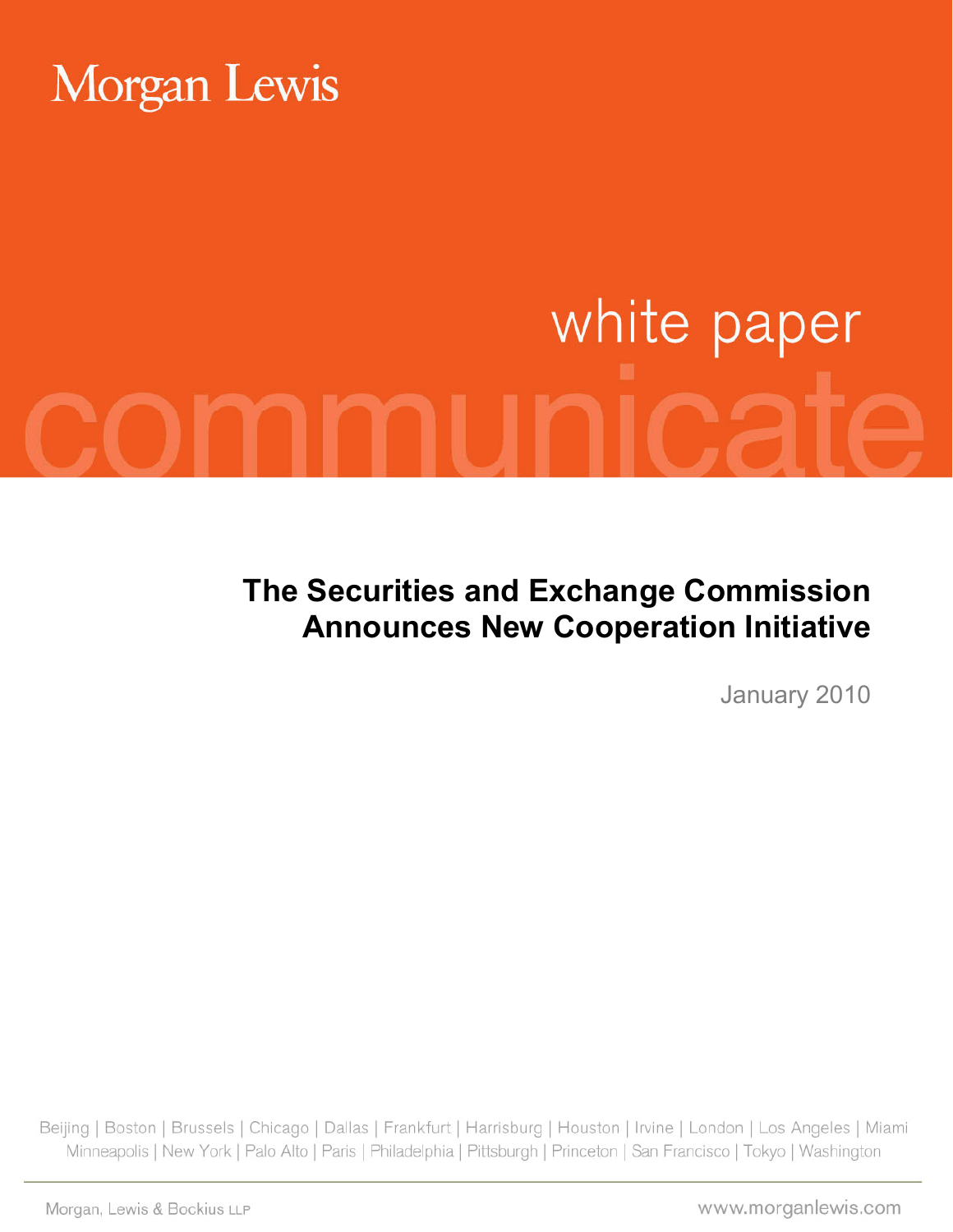# **Introduction**

On January 13, 2010, the Securities and Exchange Commission (SEC or Commission) announced a series of new measures designed to encourage individuals and companies to cooperate in Enforcement Division (the Division) investigations and enforcement actions.

First, the Commission issued a policy statement setting forth for the first time formal guidelines to evaluate and potentially reward cooperation by individuals in investigations and enforcement actions. Second, the Commission authorized the use of a number of new "cooperation tools" designed to establish incentives for individuals and companies to cooperate with the Division. The enforcement staff is now authorized to execute formal written cooperation agreements, deferred prosecution agreements, and nonprosecution agreements with individuals and companies, although a formal witness proffer will be required in most cases before any of these new agreements may be used. These new measures are codified in a revised version of the Division's Enforcement Manual in Section 6, titled "Fostering Cooperation."<sup>1</sup>

The Commission's new cooperation incentives demonstrate the importance it places on individual and company cooperation in its enforcement efforts. In his public statement announcing these new measures, SEC Enforcement Director Robert Khuzami characterized them as a potential "game changer" for the Commission, and recognized that there is "no substitute for the insider's view into fraud and misconduct that only cooperating witnesses can provide."

Determining the value of cooperation with the enforcement staff has long been a major question for defense counsel. To date, there has been no predictable method of calculating how cooperation might translate into tangible benefits for individual or company clients that are the subject of a staff inquiry or investigation. Although the amount of credit that cooperators may receive remains at the discretion of the Commission and its enforcement staff, the Commission's cooperation initiatives are important and

 $\overline{a}$ 

©2010 Morgan, Lewis & Bockius LLP

This White Paper is provided as a general informational service to clients and friends of Morgan, Lewis & Bockius LLP. It should not be construed as, and does not constitute, legal advice on any specific matter, nor does this message create an attorney-client relationship. These materials may be considered **Attorney Advertising** in some states. Please note that the prior results discussed in the material do not guarantee similar outcomes.

<sup>1</sup> The full text of the Commission's release can be found at [http://www.sec.gov/news/press/2010/2010-6.htm;](http://www.sec.gov/news/press/2010/2010-6.htm) the Commission's policy statement is set forth in Release No. 34-61340 (Jan. 13, 2010) at [http://www.sec.gov/rules/policy.shtml;](http://www.sec.gov/rules/policy.shtml) and the full text of the Division's Enforcement Manual can be found at [http://www.sec.gov/divisions/enforce/enforcementmanual.pdf.](http://www.sec.gov/divisions/enforce/enforcementmanual.pdf)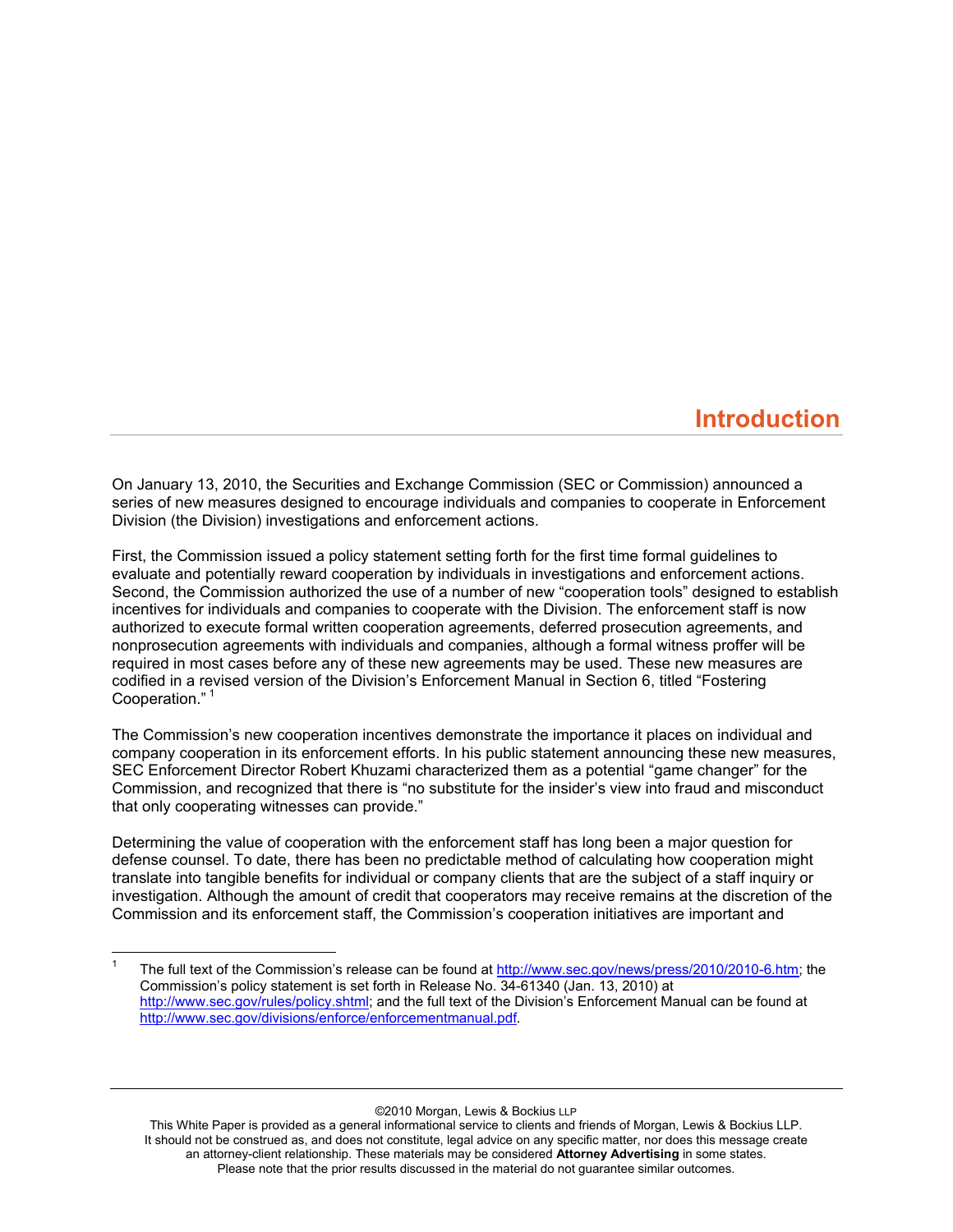meaningful steps in the right direction toward providing more transparency and more options for defense counsel seeking more defined results for their clients' cooperation.

# **Framework for Evaluating Cooperation by Individuals**

Rewarding cooperation is not a new concept for the Commission. In the Commission's 2001 "Seaboard Report," it set standards to evaluate cooperation by corporations. $<sup>2</sup>$  Now, in its newly issued policy</sup> statement, the Commission has set forth, for the first time, the way in which it will evaluate whether, how much, and in what manner to credit cooperation by individuals.

In the policy statement, the Commission identifies four core factors to determine how to measure and reward on a case-by-case basis cooperation by individuals: (1) the assistance provided by the individual; (2) the importance of the underlying matter; (3) the societal interest in holding the individual accountable for his or her misconduct; and (4) the appropriateness of cooperation credit based upon the personal and professional profile of the cooperating individual. For each of these criteria, the Commission has set forth specific considerations that it and the enforcement staff will take into account.

#### **Individual Assistance**

In evaluating the individual's assistance, the Commission will assess, among other things, the value and nature of the individual's cooperation in its investigation. For example, the Commission will consider the timeliness of the cooperation (whether the individual was the first to report the misconduct to the Commission, and whether the cooperation was provided before he or she had knowledge of the investigation) and whether the cooperation was voluntary. The Commission will also consider whether the individual provided nonprivileged information not requested by the staff or that otherwise might not have been discovered. In addition, the Commission will assess whether the individual encouraged others to assist the staff who might not have otherwise participated in the investigation.

#### **Importance of the Underlying Matter**

In evaluating the importance of the underlying matter, the Commission will consider the character of the investigation, including whether the subject matter of the investigation is a Commission priority, the type of securities violations, the age and duration of the misconduct, the repetitive nature of the misconduct, and the amount and type of harm or potential harm to investors. The Commission will view most favorably cooperation in priority investigations that involve serious, ongoing, or widespread violations.

#### **Interest in Holding the Individual Accountable**

The Commission also will assess the societal interest in holding the individual fully accountable for his or her misconduct. The Commission will consider the severity of the misconduct within the context of the individual's knowledge, training, experience, and position of responsibility at the time of the violations, whether the individual acted with intent, and any efforts undertaken to remediate the harm caused by the misconduct. The Commission will also evaluate the degree to which the individual tolerated illegal activity, such as whether he or she took steps to prevent the misconduct from occurring or continuing (such as

 $\overline{2}$ <sup>2</sup> Report of Investigation Pursuant to Section 21(a) of the Securities Exchange Act of 1934 and Commission Statement on the Relationship and Cooperation to Agency Enforcement Decisions, SEC Release Nos. 34-44969 and AAER-1470 (Oct. 23, 2001) [\(http://www.sec.gov/litigation/investreport/34-44969.htm\)](http://www.sec.gov/litigation/investreport/34-44969.htm) (the Seaboard Report). In the Seaboard Report, the Commission set forth four broad measures for evaluating cooperation by companies. These measures are: self-policing, self-reporting, remediation, and cooperation with law enforcement. The factors in the Seaboard Report are now formally incorporated into the Enforcement Manual as Section 6.1.2 (Framework for Evaluating Cooperation by Companies).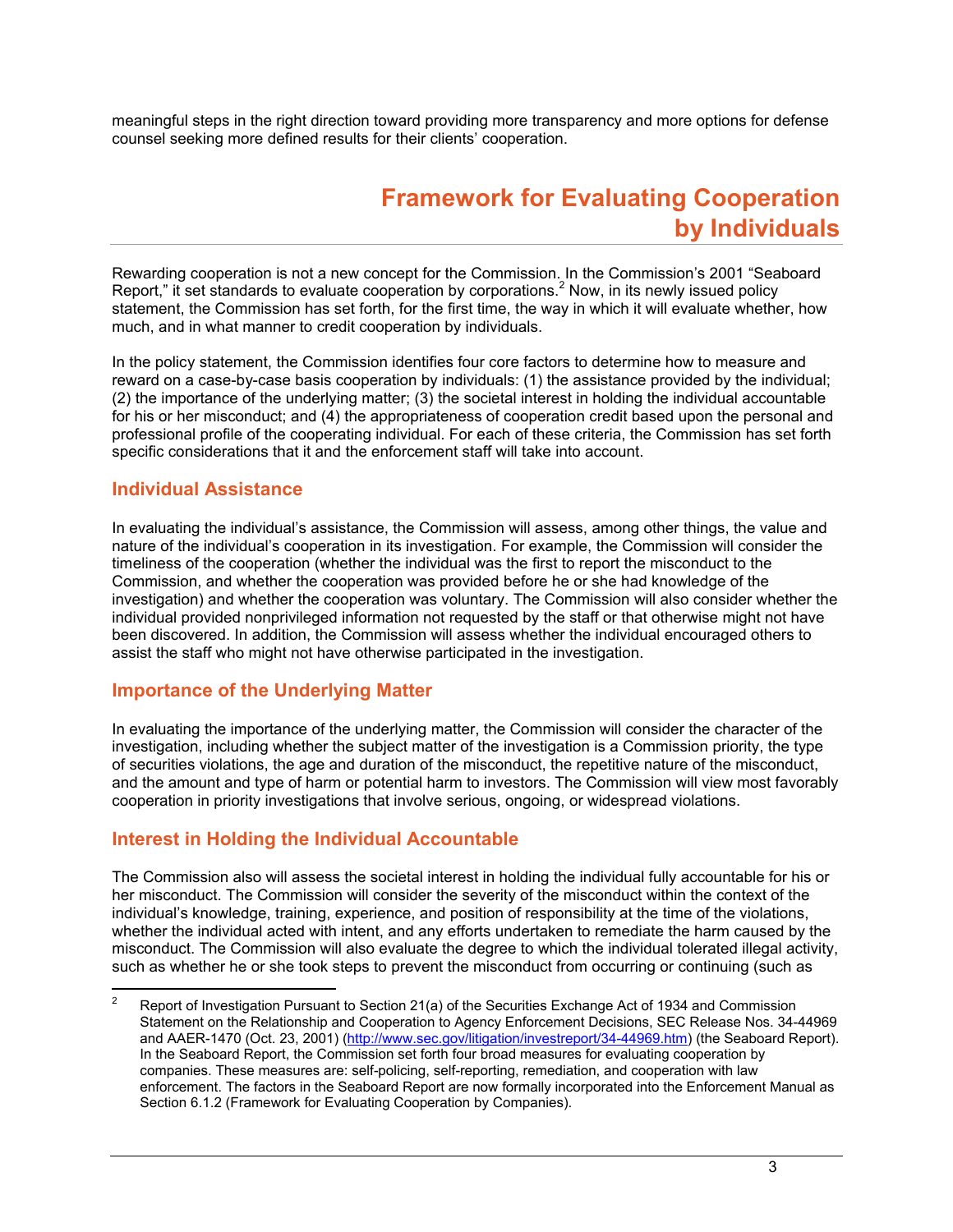notifying the Commission or other law enforcement agency), or in the case of a business organization, whether he or she notified management not involved in the misconduct, the board of directors, or the auditors of the company.

## **Profile of the Individual**

Finally, the Commission will consider the cooperating individual's personal and professional risk profile in determining whether it is in the public interest to award cooperation credit. Under this factor, the Commission will consider the individual's history of lawfulness, the individual's acceptance of responsibility for past misconduct, and the opportunity for the individual to commit future transgressions in light of his or her occupation (for example, whether he or she serves as a licensed professional, an associated person of a regulated entity, a fiduciary, officer or director of a public company, or a member of senior management).

# **Implications of the New Guidelines for Measuring Cooperation by Individuals**

These guidelines will be a valuable tool for counsel in demonstrating to the staff that his or her client has provided meaningful cooperation to the staff in its inquiry or investigation and deserves proper credit for this cooperation. While useful, however, they do not solve the question of how to value cooperation, and indeed raise significant issues with respect to how the staff will apply them.

For example, credit for cooperation is discretionary. Whether and how much to credit an individual's cooperation will rest principally with the investigative staff. Thus, there is no guarantee that the staff will credit an individual's cooperation or recommend to the Commission that a cooperator receive credit, and the guidelines do little in the way of predicting whether a cooperator's efforts will result in any tangible benefit, such as reduced sanctions or the staff's recommending no enforcement action. In addition, Mr. Khuzami has made clear that the Commission intends to reward only "extraordinary cooperation" and does not intend to extend leniency or reward persons for simply complying with routine or expected requests.<sup>3</sup> However, "extraordinary cooperation" is undefined, and there is no clear guidance interpreting the term.<sup>4</sup> Historically, Commission settlements have communicated very little about how an individual's cooperation improved a settlement.<sup>5</sup>

<sup>-&</sup>lt;br>3 *See* Mr. Khuzami's August 5, 2009 Remarks Before the New York City Bar at <www.sec.gov/news/speech/2009/spch080509rk.htm>.

<sup>4</sup> The Financial Industry Regulatory Authority (FINRA) has provided guidance on the meaning of "extraordinary cooperation" in its investigations. FINRA Regulatory Notice 08-70 (citing four factors that are considered for "extraordinary cooperation": (1) self-reporting before regulators are aware of the issue; (2) extraordinary steps to correct deficient procedures and systems; (3) extraordinary remediation to customers; (4) providing substantial assistance to FINRA's investigation). The Commission has never adopted FINRA's framework.

<sup>5</sup> *See*, *e.g.*, *In the Matter of Christopher Black*, Admin. Proc. File No. 3-13625 (Sept. 24, 2009) (order reflecting only that the Commission considered remedial acts promptly undertaken by Black and cooperation afforded the staff). Within the context of company cooperation, the Commission recently has been somewhat more transparent. *See, e.g.*, *SEC v. General Re Corp.*, No. 10-Civ.-458 (S.D.N.Y.), Litig. Release No. 21384 (Jan. 20, 2010) (citing the company's comprehensive, independent review, which was shared with the government, the company's substantial assistance in the government's successful civil and criminal actions against individuals, and internal corporate reforms); *see also In the Matter of NATCO Group, Inc.*, Exch. Act Release No. 61325 (Jan. 11, 2010) (Commission identified 11 remedial and cooperation factors it considered in determining to accept the settlement, including, among other things, the company's internal investigation and voluntary self reporting, appointment of a chief compliance officer, and employee termination and disciplinary actions); *see also* press release describing Apple, Inc.'s cooperation in *SEC v. Heinen*, No. 07-2214-HRL (N.D. Cal.), <http://www.sec.gov/news/press/2007/2007-70.htm>(despite pursuing charges against the general counsel and chief financial officer, no enforcement action against Apple based in part on its swift, extensive, and extraordinary cooperation).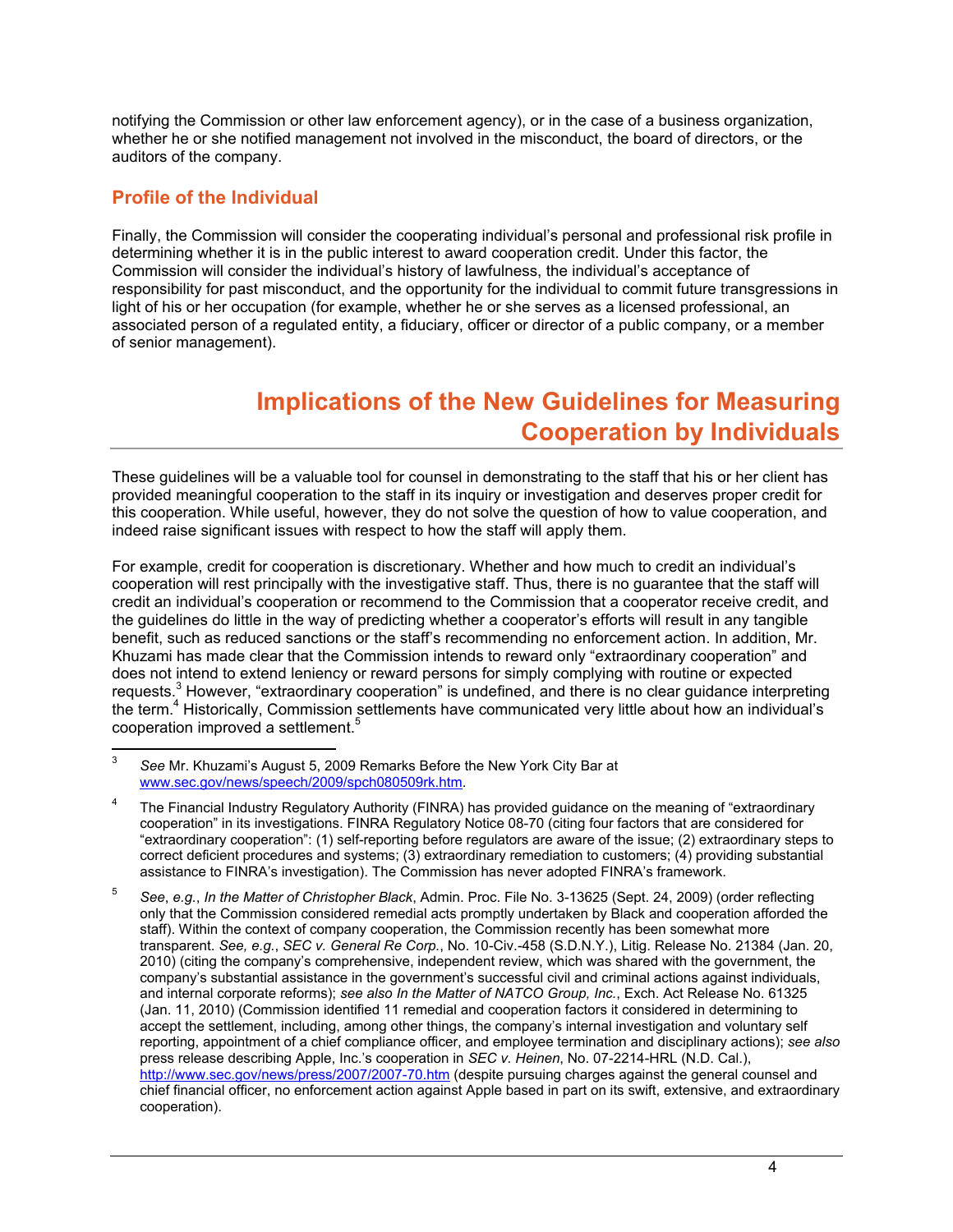The Commission's emphasis on the "timeliness" of an individual's cooperation (i.e., whether the individual was the first to report misconduct) also raises important concerns, particularly in light of Mr. Khuzami's remarks in the Commission's press release that "latecomers rarely qualify for cooperation credit."<sup>6</sup> The Commission's new guidelines do little to resolve the conundrum of when to approach the Commission to report a potential violation or make an offer to cooperate. A tension often exists among speed, completeness, and accuracy in the early stages of an inquiry or investigation. Premature self-reporting, or a too-hasty response to a Commission inquiry in an effort to be "timely" may result in crucial mistakes, including the provision of an incomplete or inaccurate description of the facts that, however inadvertent, may later be cited as a lack of candor. While it will be critical to quickly assemble facts, disclose them, and offer complete and "timely" cooperation to receive credit under the guidelines, counsel must take the time necessary to master those facts and determine their significance to the inquiry or investigation before making an offer to cooperate.

The new guidelines potentially complicate joint representations. First, the "race" for cooperation may create tension among different parties as to when to approach the Division. Second, the new guidelines credit individuals for recruiting others to participate in investigations. These incentives may lead to different interests among jointly represented individuals, and between companies and individuals.

In its policy statement, the Commission also recognizes that there exists "some tension between the objectives of holding individuals fully accountable for their misconduct and providing incentives to cooperate." The Commission attempts to strike a balance between these competing goals in the third (interest in holding the individual accountable) and fourth (personal and professional profile of the individual) factors. However, in many cases the witnesses who will be of most use to the Commission are those more senior officers, managers, and employees who are in the best position to know critical information. Thus, it is unclear how the Commission will resolve this "tension" given its particularly aggressive stance in naming key company individuals in enforcement actions and settlements, and its historic lack of flexibility in demanding industry bars from professionals who have violated the law.

Under the new guidelines, the likelihood that the Division would forego entirely seeking some sanction against a licensed professional is at best debatable, no matter how cooperative he or she has been during the course of the investigation. Counsel also may find him- or herself in the difficult position of having to prove to the staff, in a manner similar to an administrative cease and desist proceeding, that his or her client has accepted responsibility for any alleged misconduct and will not repeat that misconduct, particularly if the individual is active within the securities industry.<sup>7</sup> These arguments may prove particularly difficult in the early stages of an investigation where the investigative record is not fully developed.

# **New Cooperation Tools for Individuals and Companies**

The Commission's cooperation initiative also arms the staff with new tools to encourage individuals and companies to report violations and provide assistance to the agency. These tools, which are in the revised version of the Enforcement Manual, authorize the staff to enter into formal written cooperation agreements, deferred prosecution agreements, and nonprosecution agreements.<sup>8</sup> The Department of

<sup>-&</sup>lt;br>6 See Speech by SEC Staff: Remarks at Press Conference by Robert S. Khuzami (Jan. 13, 2010), [www.sec.gov/news/speech/2010/spch011310rsk.htm.](www.sec.gov/news/speech/2010/spch011310rsk.htm)

<sup>7</sup> The staff's analysis with respect to the third and fourth factors is similar to its burden in seeking a cease and desist order in administrative proceedings. *See e.g., WHX Corporation v. SEC*, 362 F.3d 854 (Apr. 9, 2004) (standards include, among other things, respondent's state of mind, isolated or recurrent nature of the violation, respondent's recognition of wrongful nature of conduct, and respondent's opportunity to commit future violations).

<sup>8</sup> The Commission also streamlined its process for obtaining immunity requests where a party is cooperating with the staff. Under its new process, the Commission has delegated authority to the Enforcement Director to make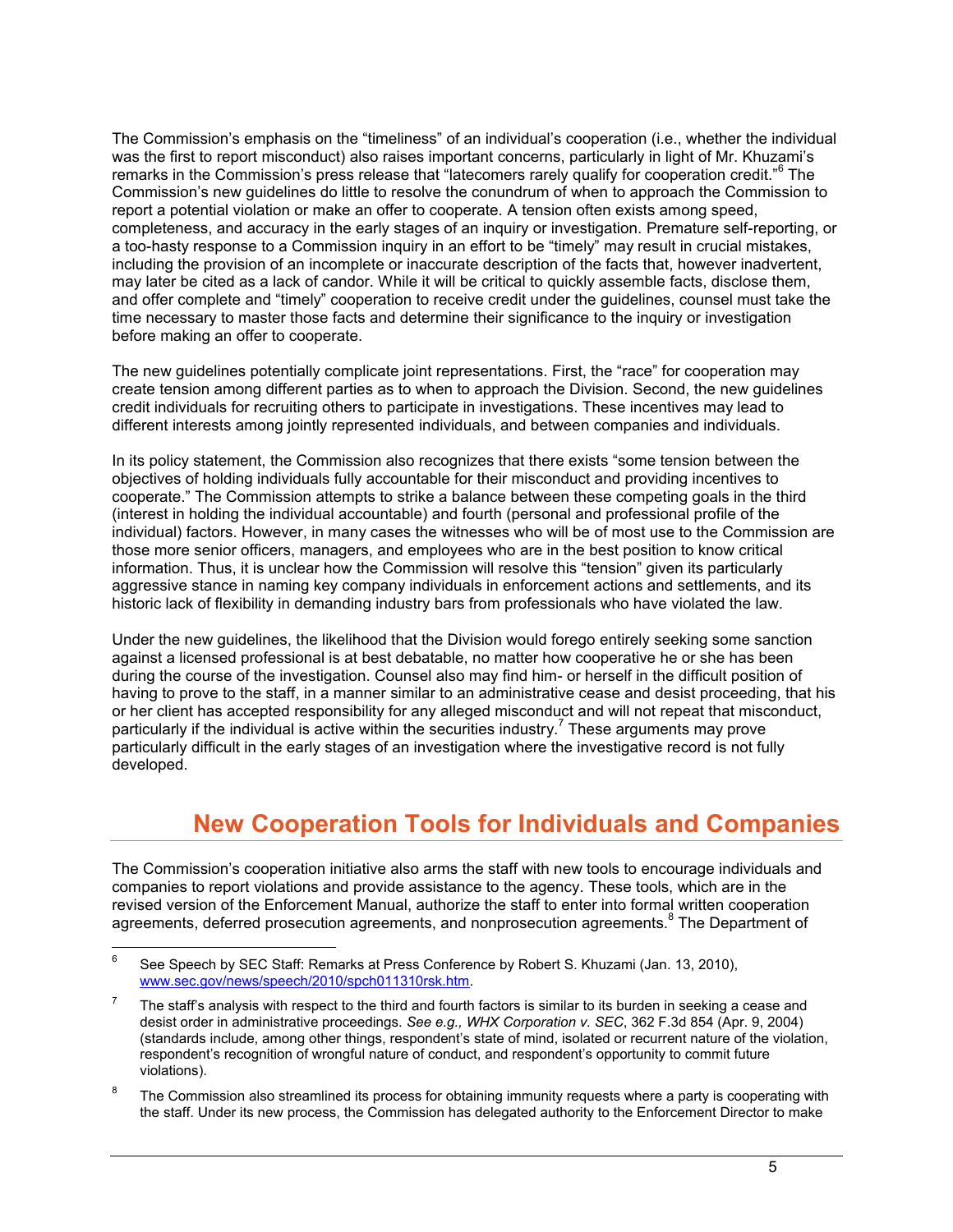Justice (DOJ) has regularly used these cooperation tools in criminal investigations and prosecutions; however, they have not been available to the Commission in enforcement matters until now.

#### **Cooperation Agreements**

Cooperation agreements are formal written agreements in which the Enforcement Director agrees to recommend to the Commission that a cooperator receive credit for cooperating in investigations or related enforcement actions. Under certain circumstances, the Enforcement Director may agree to make a specific enforcement recommendation. In exchange, the Division must conclude that the individual or company has provided or is likely to provide substantial assistance to the Commission such as full and truthful testimony and information, including producing all potentially nonprivileged documents and materials to the Commission. If the Division agrees to make a specific enforcement recommendation to the Commission, the cooperation agreement should include the specific recommendation and an agreement by the cooperating individual or company to resolve the matter without admitting or denying the alleged violations.

The Enforcement Manual instructs the staff that prior to seeking a cooperation agreement, the staff should require a potential cooperating individual or company to execute a proffer agreement and to make a detailed proffer of the information he or she is prepared to share with the staff. In addition, the enforcement manual instructs the staff to consider the standard cooperation analysis with respect to individuals (Section 6.1.1) and companies (Section 6.1.2, the Seaboard Factors) when assessing whether to recommend that the Division enter into these agreements with an individual or company.

## **Deferred Prosecution Agreements**

 $\overline{a}$ 

Deferred prosecution agreements are formal written agreements in which the Commission agrees to forego an enforcement action against a cooperator. These agreements are entered into only if the individual or company agrees, among other things, to cooperate fully and truthfully, including producing all potentially relevant nonprivileged documents and materials, and to comply with express prohibitions and undertakings during a period of deferred prosecution, which generally should not exceed five years.

Deferred prosecution agreements may require a cooperator to agree either to admit or not to contest underlying facts that the Commission could assert to establish a violation of the federal securities laws. The Enforcement Manual suggests an admission or agreement not to contest relevant facts underlying the alleged offenses is appropriate for licensed individuals (attorneys, accountants), regulated individuals, fiduciaries, officers and directors of public companies, and repeat offenders.

As with cooperation agreements, the staff should consider the standard cooperation analysis with respect to individuals (Section 6.1.1) and companies (Section 6.1.2, the Seaboard Factors), and require a potential cooperating individual or company to execute a proffer agreement before seeking authority for a deferred prosecution agreement.

immunity requests directly to the Department of Justice. *See* [http://www.sec.gov/rules/final/2010/34-61339.pdf.](http://www.sec.gov/rules/final/2010/34-61339.pdf) Previously, the staff was required to file a formal action memorandum with the Commission seeking a formal Commission order to make such a request.

 $\mathsf{q}$ Proffer agreements are not a new tool to the Commission staff. A proffer agreement is a written agreement providing that any statements made by a person, on a specific date, may not be used against that individual in a subsequent proceeding. The Commission may use statements made during the proffer session as a source of leads to discover additional evidence and for impeachment or rebuttal purposes if the person testifies or argues inconsistently in a subsequent proceeding. The Commission may also share the information provided by the proffering individual with appropriate authorities in a prosecution for perjury, making a false statement, or obstruction of justice.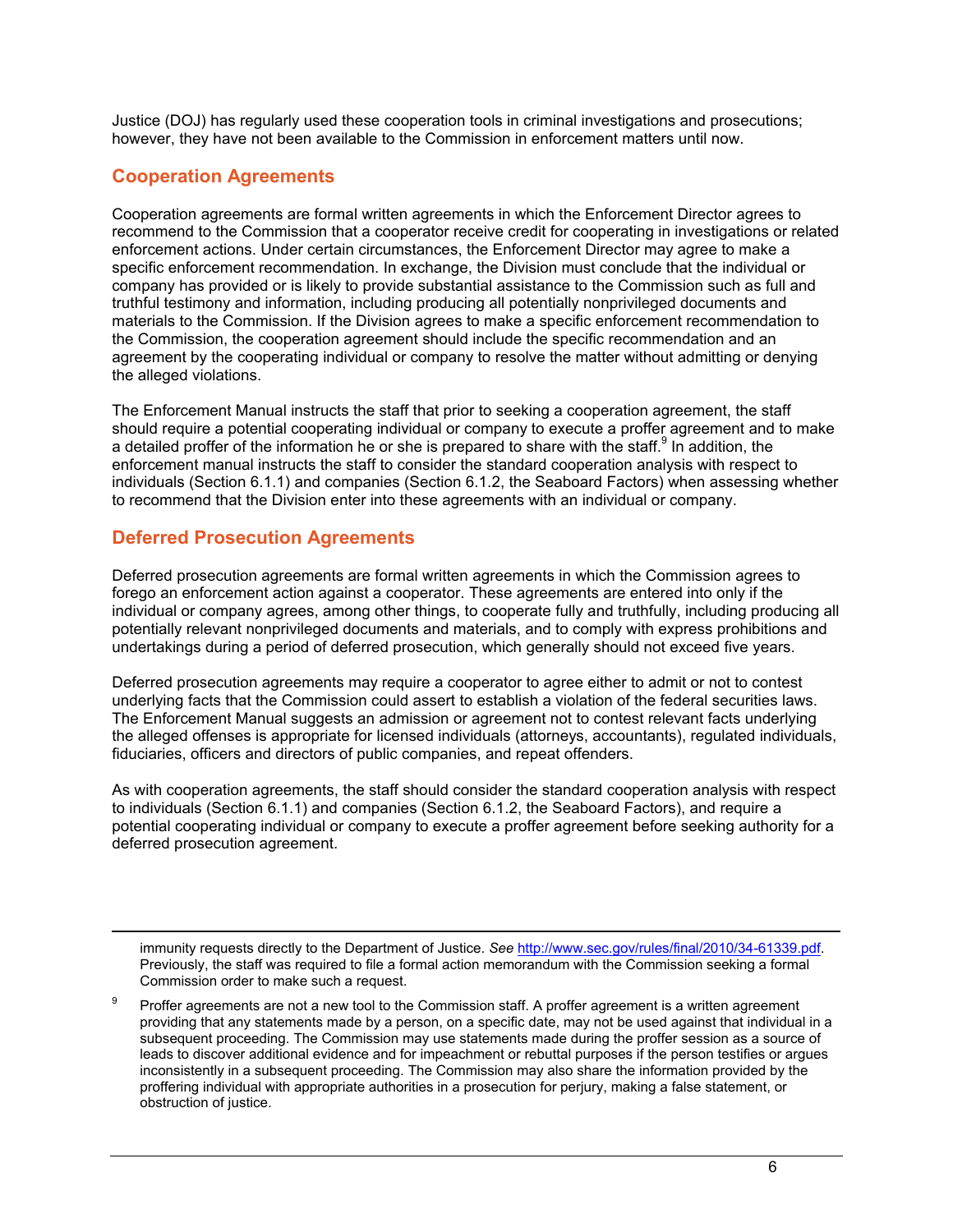#### **Nonprosecution Agreements**

Nonprosecution agreements are formal written agreements, entered into under "limited and appropriate circumstances," in which the Commission agrees not to pursue an enforcement action against a cooperator if the individual or company agrees, among other things, to cooperate fully and truthfully in investigations and related enforcement proceedings, including producing all potentially relevant nonprivileged documents and materials, and to comply with express undertakings.

The Enforcement Manual instructs the Staff that in virtually all cases, nonprosecution agreements will not be available for individuals who have previously violated the federal securities laws. Further, nonprosecution agreements should not be executed until the role of the cooperating individual or company and the importance of their cooperation to the staff become clear.

As with cooperation and deferred prosecution agreements, the Enforcement Manual instructs the staff to consider the standard cooperation analysis with respect to individuals (Section 6.1.1) and companies (Section 6.1.2, the Seaboard Factors), and to require a potential cooperating individual or company to execute a proffer agreement prior to seeking authority to enter into a nonprosecution agreement.

Although not part of its public announcement of the cooperation initiatives, the Commission's revised enforcement manual authorizes Assistant Directors, with approval of a supervisor at or above the Associate Director level, to orally inform an individual or company that the enforcement staff does not anticipate recommending an enforcement action against the individual or company based upon the evidence currently known to the staff. The Commission will, however, authorize these oral assurances only when the investigative record is adequately developed.

# **Implications of New Cooperation Tools**

These new agreements are useful because they provide more clarity as to what clients will have to do to receive credit for cooperation and how the Commission may reward their cooperation. However, counsel will face considerable challenges in determining whether and when to execute any one of these cooperation agreements.

The staff will undoubtedly demand significant "upfront" cooperation from an individual or corporation before offering a formal agreement, without assurance as to any particular benefit in return. For example, cooperation agreements are not binding on the Commission, and the Division cannot make any assurance as to whether or how the Commission may act on an enforcement recommendation. Nevertheless, to prove that the offered cooperation will be meaningful, the staff will expect a cooperating witness or company to provide a proffer (or multiple proffers) and substantial cooperation (early selfreporting, voluntary production of materials, etc.) that likely will include admissions and other concessions as to evidence essential to the staff's case.

Moreover, when seeking a cooperation agreement that includes a specific enforcement recommendation, counsel will effectively bear the evidentiary burden of persuading the Division that a specific recommendation is warranted. This burden may be particularly difficult to meet in the early stages of an investigation, yet the staff places a premium on "timely" cooperation.

Counsel should carefully balance the costs and potential benefits, if any, associated with obtaining a formal cooperation agreement, against permitting an inquiry or investigation to run its normal course.

 $10<sup>10</sup>$ <sup>10</sup> *See* Section 6.2.1 *Proffer Agreements* (Enforcement Manual, Jan. 2010). The revised manual has eliminated a prior provision that permitted the staff in limited circumstance to provide a witness with a written assurance that the Commission does not intend to bring an enforcement action against him or her or an associated entity in exchange for the witness's agreement to testify and provide documents. *See* Section 3.3.5.3.1 *Witness Assurance Letters* (Enforcement Manual, Oct. 2008).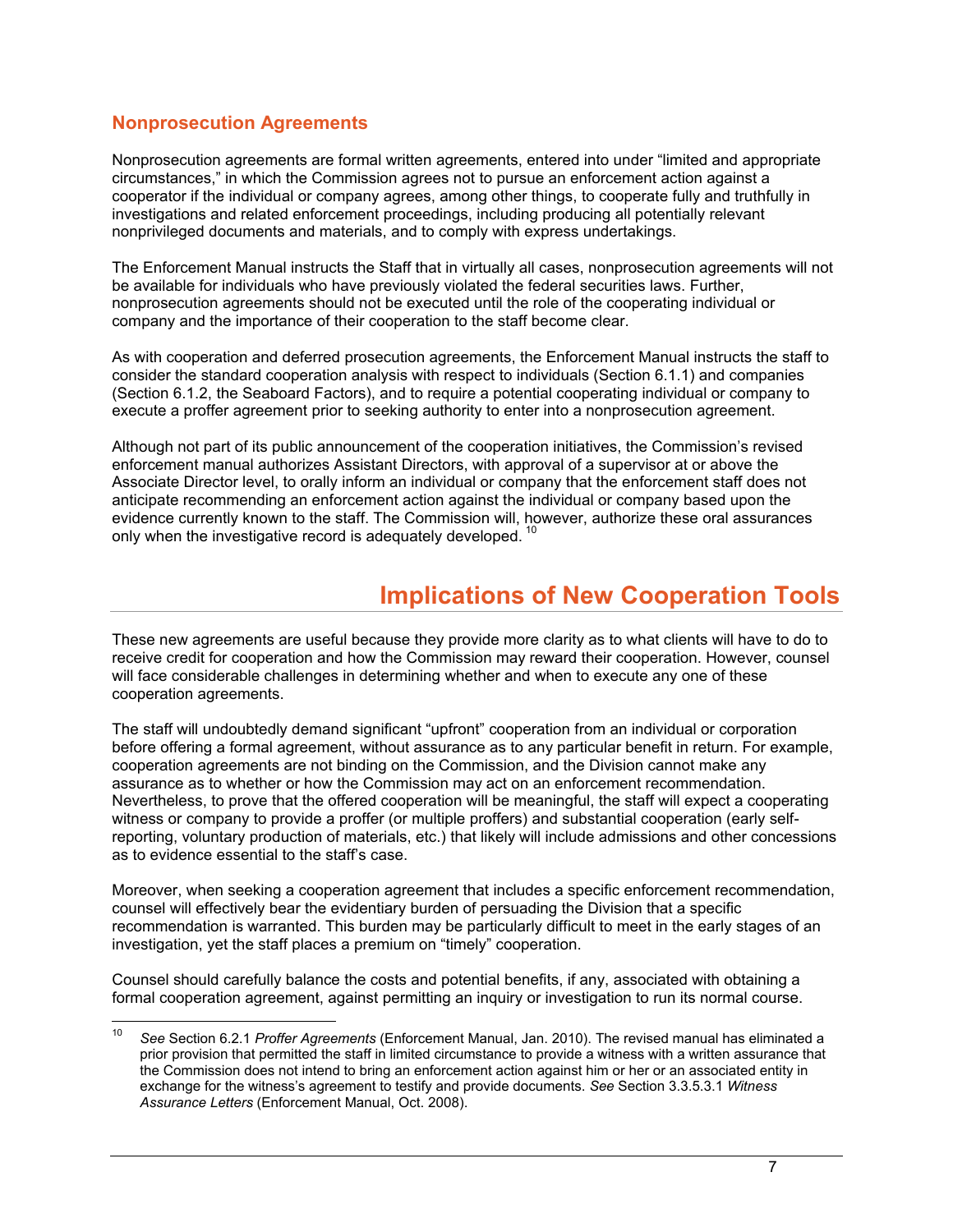Counsel may more effectively argue for cooperation and leniency through a formal submission to the Commission as part of the Wells process.

Counsel will also face significant challenges when considering deferred prosecution and nonprosecution agreements. Here again, the staff will demand significant cooperation prior to seeking authorization for such agreements. With respect to deferred prosecution agreements, the staff likely will also require an express agreement by an individual or a company to admit or not to contest facts that the Commission could assert to establish a federal securities law violation. This practice is consistent with the DOJ practice of requiring a cooperator to admit certain facts and accept responsibility for violative conduct.

The revised Enforcement Manual also adopts the DOJ practice of making deferred prosecution agreements available to the public. In making a decision to enter into a deferred prosecution agreement that requires such admissions, counsel must bear in mind that the Commission routinely shares information with other regulatory agencies, including DOJ and other criminal authorities. Such formal admissions also may expose a cooperating individual or company to negative collateral consequences in private civil litigation.

The revised Enforcement Manual does not specifically require admissions of violations as a prerequisite for nonprosecution agreements. Prior to the announcement of these new cooperation tools, parties typically settled cases on a "neither admit nor deny" basis, thereby preserving their rights to contest criminal or private civil litigation. Counsel have a cogent argument that this practice should continue in the context of nonprosecution agreements because the Enforcement Manual provisions regarding nonprosecution agreements do not contain the same language as those regarding deferred prosecution agreements, for which an admission to relevant facts underlying the alleged offenses "generally is appropriate." Of course, the Division may take a different view, and it remains to be seen how this issue will be treated in practice.

In a recent financial fraud case, although the company admitted to certain facts under a nonprosecution agreement with DOJ, the same entity settled charges of manipulating and falsifying financial records with the Commission on a "neither admit nor deny" basis.<sup>11</sup> Importantly, both the Commission and DOJ recognized the significant cooperation that the company provided during the investigation, including a "comprehensive, independent review" of the company's operations, which was shared with the government, the company's "substantial assistance" in the government's successful civil and criminal actions against the individuals involved, and corporate reforms, in reaching their settlements.

# **Conclusion**

The new guidelines for individual cooperation are helpful in providing some visibility into the types of factors that the staff will consider in valuing this type of cooperation. These factors by themselves, however, present many of the same problems that defense counsel faced in determining the value of corporate cooperation. The Commission staff still has significant room to exercise its own discretion under the guidelines, and it will remain difficult to predict in any given case whether cooperation will result in any tangible benefit to the individual.

The new "cooperation tools" that the Commission has authorized are also subject to the discretion of the enforcement staff. They do, however, have the benefit of providing a framework for defense counsel to use in attempting to make the value of cooperation more concrete. Whether and how the enforcement staff will use these tools in their effort to quickly and efficiently investigate and sanction violations of the securities laws remains to be seen.

 $11$ <sup>11</sup> *See, e.g., SEC v. General Re Corp.*, No. 10-Civ.-458 (S.D.N.Y.), Lit. Release No. 21384 (Jan. 20, 2010); [http://www.justice.gov/opa/pr/2010/January/10-crm-053.html;](http://www.justice.gov/opa/pr/2010/January/10-crm-053.html)<http://sec.gov/news/press/2010/2010-10.htm>; [http://sec.gov/litigation/litreleases/2010/lr21384.htm.](http://sec.gov/litigation/litreleases/2010/lr21384.htm)